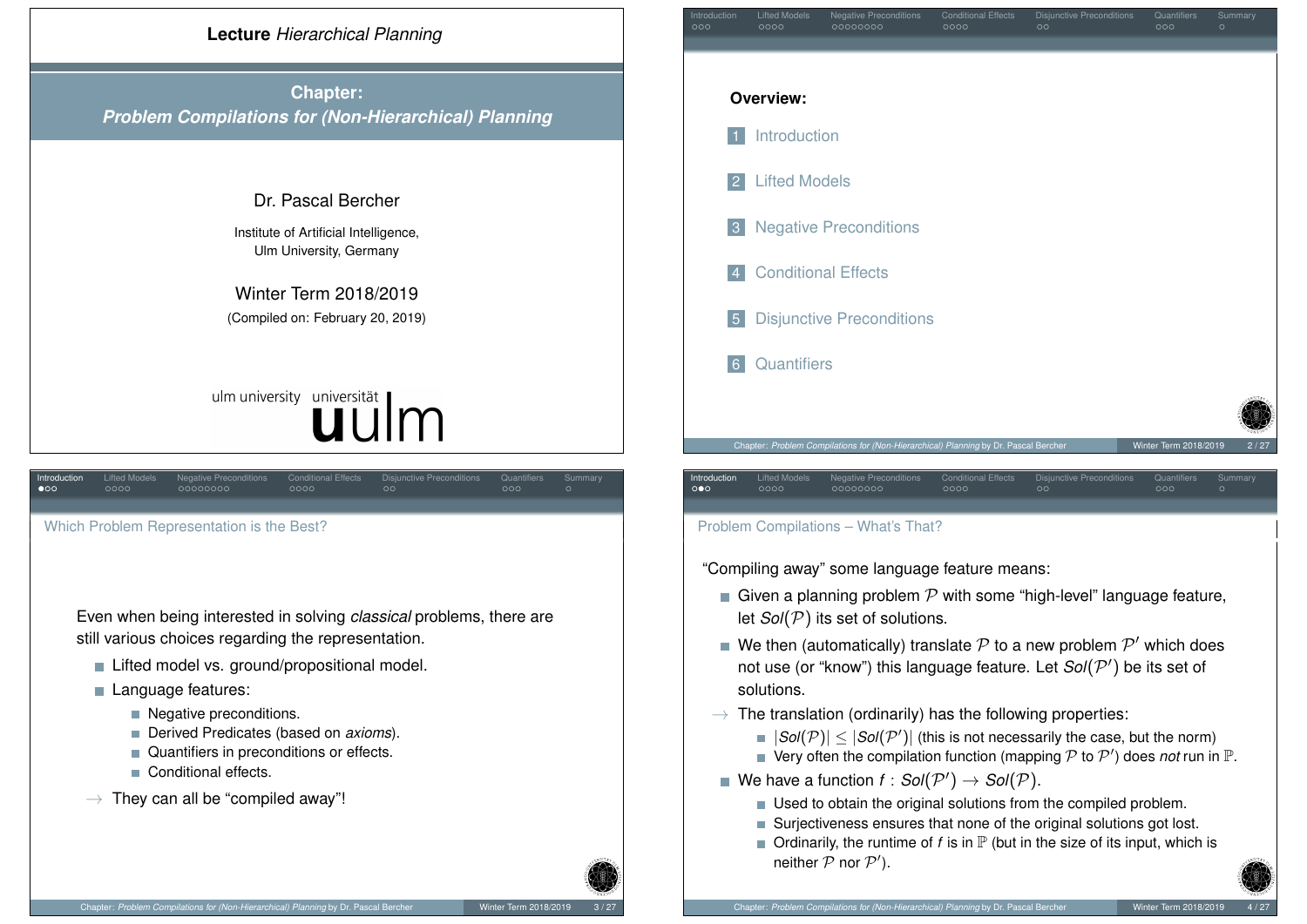| Introduction<br>$\circ \circ \bullet$ | Lifted Models<br>0000 | Negative Preconditions<br>00000000 | <b>Conditional Effects</b><br>0000 | Disjunctive Preconditions<br>$\circ$ | Quantifiers<br>000 | Summary<br>$\circ$ |
|---------------------------------------|-----------------------|------------------------------------|------------------------------------|--------------------------------------|--------------------|--------------------|
|                                       |                       |                                    |                                    |                                      |                    |                    |
|                                       |                       | Problem Compilations - Why??       |                                    |                                      |                    |                    |

"Compiling away" some language feature brings many benefits:

- Algorithms do not need to be extended. E.g., POCL planning with negative preconditions? With *variables*?
- Heuristics do not need to be extended. E.g., rPG with negative preconditions? What does delete relaxation even mean, then?
- $\blacksquare$  Many definitions are much easier. Just consider the examples from above.

However, *natively* dealing with some language feature might be more efficient (in particular if the compilation increases the problem size significantly) but may be (much) more complicated.

<span id="page-1-0"></span>

|                     |                              | Chapter: Problem Compilations for (Non-Hierarchical) Planning by Dr. Pascal Bercher       |                                    |                                                                                                                                                                                                                    | Winter Term 2018/2019 | 5/27               |
|---------------------|------------------------------|-------------------------------------------------------------------------------------------|------------------------------------|--------------------------------------------------------------------------------------------------------------------------------------------------------------------------------------------------------------------|-----------------------|--------------------|
| Introduction<br>000 | <b>Lifted Models</b><br>0000 | <b>Negative Preconditions</b><br>00000000                                                 | <b>Conditional Effects</b><br>0000 | <b>Disjunctive Preconditions</b><br>$\circ$                                                                                                                                                                        | Quantifiers<br>000    | Summary<br>$\circ$ |
|                     | Motivation, cont'd           |                                                                                           | Predicates:<br>Actions:            | on $(x, y) - x$ lies directly on y.<br>$free(x) - x$ has no block above it.<br>pickup(x) – pick up x, if it is free.<br>■ <i>putdown</i> $(x, y)$ – put x on y, if y is<br>free (the <i>table</i> is always free). |                       |                    |
|                     | Just 2 actions!              | $\rightarrow$ Modeling in a lifted representation is much easier:<br>Just 18+1 constants. |                                    |                                                                                                                                                                                                                    |                       |                    |



 $\rightarrow$  Exercise: Model the problem for 18 blocks with standard STRIPS. ;)

18 588633468315403843

Chapter: *Problem Compilations for (Non-Hierarchical) Planning by Dr. Pascal Bercher Winter Term 2018/201<sub>1</sub>* 

9 4596553

| Introduction | Lifted Models | Negative Preconditions | <b>Conditional Effects</b> | Disjunctive Preconditions | Quantifiers | Summary |
|--------------|---------------|------------------------|----------------------------|---------------------------|-------------|---------|
| 000          | 0000          | 00000000               | 0000                       | $\circ$                   | 000         |         |
|              |               |                        |                            |                           |             |         |

## Definition of Lifted Models

- Lifted models are based upon a first-order predicate logic. We assume that you are familiar with predicate logics and only briefly recap.
	- $\blacksquare$  Instead of using state variables (which are equivalent to propositional variables), a set of sorted *predicates* is given, i.e., each predicate takes a sequence of parameters of a certain sort. E.g,  $\omega_{Block, Block}(b_1, b_2)$  is a predicate with two variables *b*1, *b*<sup>2</sup> both being of sort *Block*.
	- There is a set of sorted *constants*. Predicates can be instantiated by constants of respective sorts.
	- Actions take sorted parameters as well, which are all the variables used by all preconditions' and effects' variables.
	- Such *lifted* actions are compact representations of an up to exponential set of *instantiations* or *groundings* that are obtained via grounding.
- The standard description language for planning problems (PDDL: planning domain description language) relies upon such a lifted formalism.
- For example, consider the *Blocksworld domain* from the IPC 2000: https://github.com/potassco/pddl-instances/tree/master/ipc-2000/domains/blocks-strips-typed (see live demo)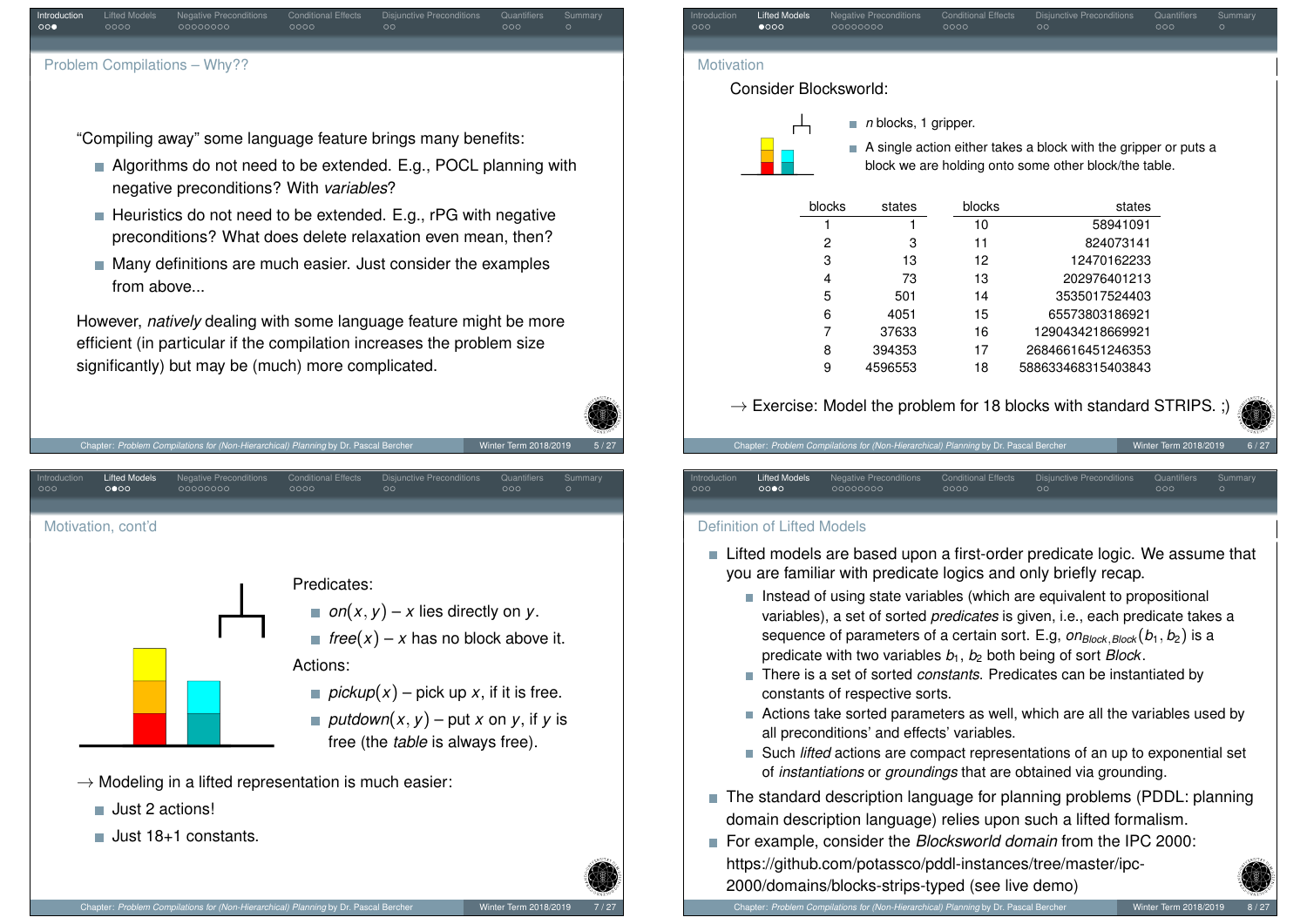<span id="page-2-0"></span>

| <b>Lifted Models</b><br><b>Conditional Effects</b><br>Disjunctive Preconditions<br>troduction<br><b>Negative Preconditions</b><br>Quantifiers<br>Summary<br>000<br>00000000<br>0000<br>೦೦೦<br>000<br>$\circ$                                                                                                                                                                                                                                                                                                                                                                                                                                                                                                                                                                                                               | Lifted Models<br><b>Conditional Effects</b><br>Introduction<br><b>Negative Preconditions</b><br>Disjunctive Preconditions<br>Quantifiers<br>Summary<br>0000<br>00000000<br>0000<br>000<br>000<br>ററ                                                                                                |
|----------------------------------------------------------------------------------------------------------------------------------------------------------------------------------------------------------------------------------------------------------------------------------------------------------------------------------------------------------------------------------------------------------------------------------------------------------------------------------------------------------------------------------------------------------------------------------------------------------------------------------------------------------------------------------------------------------------------------------------------------------------------------------------------------------------------------|----------------------------------------------------------------------------------------------------------------------------------------------------------------------------------------------------------------------------------------------------------------------------------------------------|
| Compilation                                                                                                                                                                                                                                                                                                                                                                                                                                                                                                                                                                                                                                                                                                                                                                                                                | Motivation                                                                                                                                                                                                                                                                                         |
| ■ While models get <i>written</i> in a lifted fashion, many (in fact, most)<br>planning systems rely on a standard STRIPS model.<br>For translation, the model gets <i>grounded</i> via instantiating all<br>variables by all constants of the correct sort resulting into an<br>exponentially larger model.<br>Rather than computing all possible groundings a more<br>reasonable approach (resulting into much smaller models) is to<br>exploit the (relaxed) planning graph:<br>Start with the initial state and create all groundings necessary to<br>build the first fact layer following the initial state.<br>Then continue until a fixed point is reached. The actions in the<br>final fact layer are all groundings required.<br>$\rightarrow$ Using the PG instead of the rPG results into less actions, but may | ■ The standard STRIPS representation relies on <i>positive</i><br>preconditions.<br>This makes everything easier!<br>Algorithms, heuristics.<br>Complexity Analysis, proofs.<br>Most heuristics rely on positive preconditions. What means<br>delete relaxation if we have positive preconditions? |
| be too expensive empirically.<br>Chapter: Problem Compilations for (Non-Hierarchical) Planning by Dr. Pascal Bercher<br>Winter Term 2018/2019<br>9/27                                                                                                                                                                                                                                                                                                                                                                                                                                                                                                                                                                                                                                                                      | Chapter: Problem Compilations for (Non-Hierarchical) Planning by Dr. Pascal Bercher<br>Winter Term 2018/2019<br>10/27                                                                                                                                                                              |
| <b>Lifted Models</b><br><b>Negative Preconditions</b><br><b>Conditional Effects</b><br><b>Disjunctive Preconditions</b><br>Quantifiers<br>Summary<br>roductior<br>00000000<br>0000<br>0000<br>$\circ$<br>000                                                                                                                                                                                                                                                                                                                                                                                                                                                                                                                                                                                                               | <b>Lifted Models</b><br>Negative Preconditions<br><b>Conditional Effects</b><br>Quantifiers<br>ntroduction<br><b>Disjunctive Preconditions</b><br>Summary<br>00000000<br>0000<br>000<br>0000<br>$\circ$<br>000                                                                                     |
| Problem Definition (given Negative Effects)                                                                                                                                                                                                                                                                                                                                                                                                                                                                                                                                                                                                                                                                                                                                                                                | Delete-free Planning Problems, Complexities                                                                                                                                                                                                                                                        |
|                                                                                                                                                                                                                                                                                                                                                                                                                                                                                                                                                                                                                                                                                                                                                                                                                            | Theorem<br>Let $P$ be a planning problem in the standard STRIPS formalism, i.e.,<br>with only positive preconditions. Then, deciding whether $\mathcal{P}^+$ has a<br>solution can be decided in $\mathbb{P}$ .                                                                                    |
| Blackboard/Whiteboard.<br>(See also exercise sheet.)                                                                                                                                                                                                                                                                                                                                                                                                                                                                                                                                                                                                                                                                                                                                                                       | Proof:                                                                                                                                                                                                                                                                                             |
|                                                                                                                                                                                                                                                                                                                                                                                                                                                                                                                                                                                                                                                                                                                                                                                                                            | Execute the following algorithm exploiting that no action needs to<br>applied more than once:                                                                                                                                                                                                      |
|                                                                                                                                                                                                                                                                                                                                                                                                                                                                                                                                                                                                                                                                                                                                                                                                                            | (1) Try to apply actions to the initial state that were not yet applied.                                                                                                                                                                                                                           |
|                                                                                                                                                                                                                                                                                                                                                                                                                                                                                                                                                                                                                                                                                                                                                                                                                            | (2) As long as at least one action was applied, repeat. Also stop if<br>the goal is generated.                                                                                                                                                                                                     |
|                                                                                                                                                                                                                                                                                                                                                                                                                                                                                                                                                                                                                                                                                                                                                                                                                            |                                                                                                                                                                                                                                                                                                    |

Chapter: *Problem Compilations for (Non-Hierarchical) Planning* by Dr. Pascal Bercher Winter Term 2018/2019 12 / 27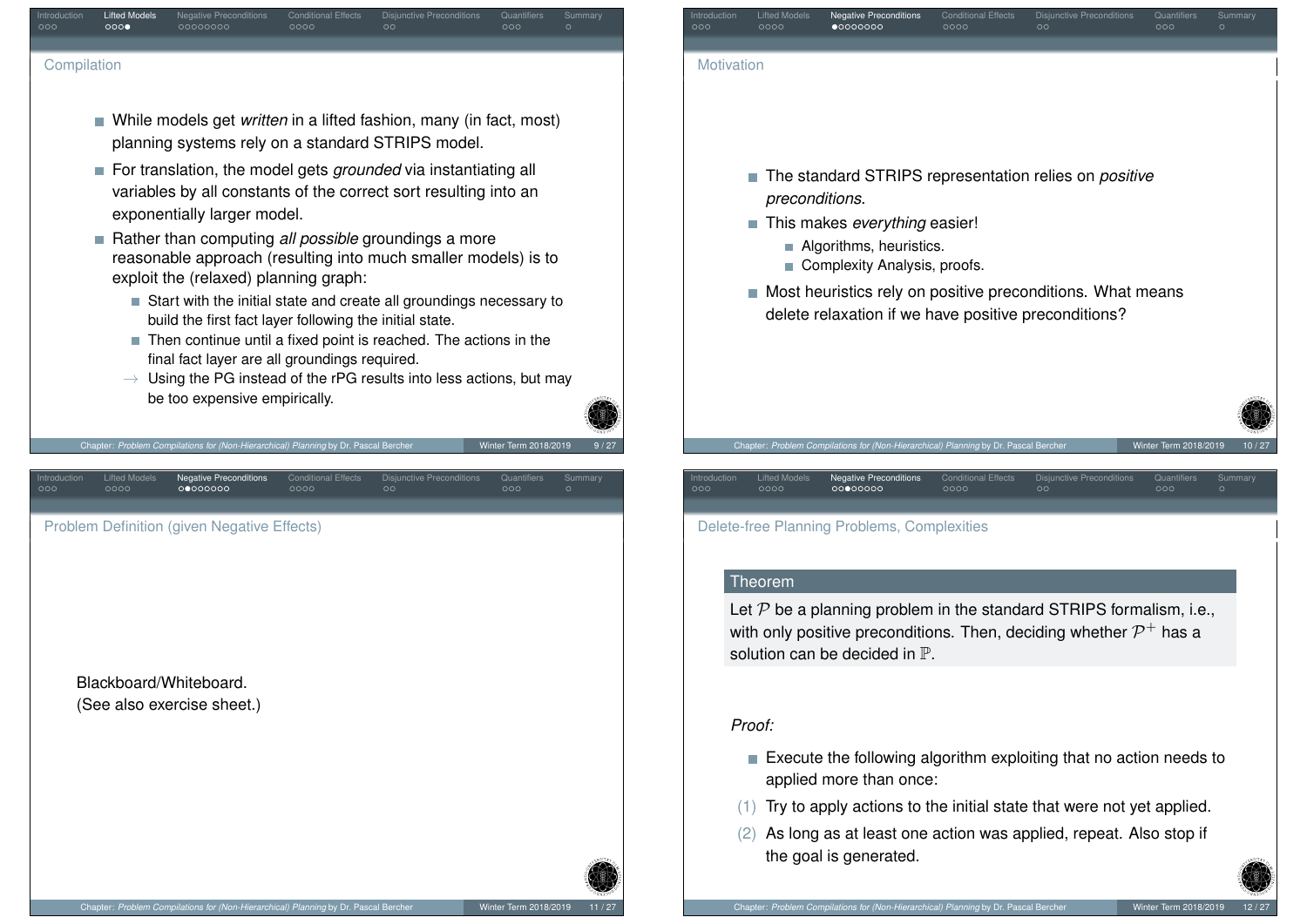| Introduction<br>000 | Lifted Models<br>0000 | <b>Negative Preconditions</b><br>00000000   | <b>Conditional Effects</b><br>0000 | <b>Disjunctive Preconditions</b><br>$\circ$ | Quantifiers<br>000 | Summary<br>O |
|---------------------|-----------------------|---------------------------------------------|------------------------------------|---------------------------------------------|--------------------|--------------|
|                     |                       | Delete-free Planning Problems, Complexities |                                    |                                             |                    |              |
| $T_{\text{max}}$    |                       |                                             |                                    |                                             |                    |              |

#### **Ineorem**

Let  $P$  be a planning problem with negative preconditions (in addition to the positive ones). Then, deciding whether  $\mathcal{P}^+$  has a solution is  $\mathbb{NP}\text{-complete.}$ 

## *Membership Proof:*

- Each action needs to be applied at most once.
- **Thus, the maximum** *required* plan length (to achieve any goal description) is bounded by *b* ≤ |*A*|.
- Now, quess a sequence of *b* actions and verify in linear time whether it's applicable.
- Return true or false (depending on whether all goals hold in the final state and the guessed plan is executable).



<span id="page-3-0"></span>Del[ete-](#page-1-0)[fr](#page-2-0)ee Pl[ann](#page-2-0)[ing](#page-3-0) [P](#page-4-0)roblems[, C](#page-4-0)[om](#page-5-0)plexitie[s, c](#page-5-0)ont'd

## Recap:

- Deciding whether  $P$  (with or without negative preconditions) has a solution is PSPACE-complete (shown later).
- Deciding whether  $\mathcal{P}^+$  (without negative preconditions) has a solution is in P.
- Deciding whether  $\mathcal{P}^+$  (with negative preconditions) has a solution is NP-complete.

### *Question:*

Since  $\mathbb{NP} \subseteq \mathbb{PSPACE}$  (and presumably  $\mathbb{NP} \subsetneq \mathbb{PSPACE}$ ), using  $\mathcal{P}^+$ with negative preconditions as basis for heuristics is a (n expensive, but) useful relaxation heuristic, right?

No! Although deciding it is easier, it's not a relaxation. *Why?*

Blackboard/Whiteboard.



#### Theorem

Let  $P$  be a planning problem with negative preconditions (in addition to the positive ones). Then, deciding whether  $\mathcal{P}^+$  has a solution is  $\mathbb{NP}\text{-complete.}$ 

# *Hardness Proof:* Reduction from CNF-SAT:

|                     |                              | <b>Let</b> $\varphi = \{C_1, \ldots, C_m\}$ , $C_j = \{\varphi_{j_1}, \ldots, \varphi_{j_k}\}$ , and $V = \{x_1, \ldots, x_n\}$ .                                                                          |                               |                                    |          |                                  |                       |                    |       |
|---------------------|------------------------------|------------------------------------------------------------------------------------------------------------------------------------------------------------------------------------------------------------|-------------------------------|------------------------------------|----------|----------------------------------|-----------------------|--------------------|-------|
|                     |                              | clauses                                                                                                                                                                                                    |                               |                                    | literals |                                  | variables             |                    |       |
|                     |                              | ■ For each boolean variable $x_i \in V$ add two actions to A:                                                                                                                                              |                               |                                    |          |                                  |                       |                    |       |
|                     |                              | $\begin{array}{c c c c c c c c c} \hline \neg x_i-\perp & x_i \mapsto \top & \begin{array}{c c} x_i-\top & x_i \end{array} & x_i \mapsto \bot & \begin{array}{c c} x_i-\bot & x_i \end{array} \end{array}$ |                               |                                    |          |                                  |                       |                    |       |
|                     |                              | <b>For each positive</b> $\varphi_{i} = x_{i}$ or negative $\varphi_{i} = \neg x_{i}$ add                                                                                                                  |                               |                                    |          |                                  |                       |                    |       |
|                     |                              | $\begin{array}{c c c c c c c c} \hline x_{j_i} & x_{j_i} = \top^* & c_{j} = \top & \text{or} & x_{j_i} = \bot^* & c_{j} = \top \\ \hline C_j & \mapsto & \top & C_j & \mapsto & \top \end{array}$          |                               |                                    |          |                                  |                       |                    |       |
|                     |                              | $g = \{C_i - \top \mid 1 \leq j \leq m\}$ . $\varphi$ is satisfiable if and only if a plan exists.                                                                                                         |                               |                                    |          |                                  |                       |                    |       |
|                     |                              | Chapter: Problem Compilations for (Non-Hierarchical) Planning by Dr. Pascal Bercher                                                                                                                        |                               |                                    |          |                                  | Winter Term 2018/2019 |                    | 13/27 |
| Introduction<br>೦೦೦ | <b>Lifted Models</b><br>0000 | 00000000                                                                                                                                                                                                   | <b>Negative Preconditions</b> | <b>Conditional Effects</b><br>0000 | $\circ$  | <b>Disjunctive Preconditions</b> | Quantifiers<br>000    | Summary<br>$\circ$ |       |
|                     |                              |                                                                                                                                                                                                            |                               |                                    |          |                                  |                       |                    |       |
|                     |                              | How to Combine Negative Preconditions and Delete-Relaxation?                                                                                                                                               |                               |                                    |          |                                  |                       |                    |       |
|                     |                              |                                                                                                                                                                                                            |                               |                                    |          |                                  |                       |                    |       |

If we can't use delete-relaxation for heuristics in case we have negative preconditions, what should we do?

 $\rightarrow$  Compile them away!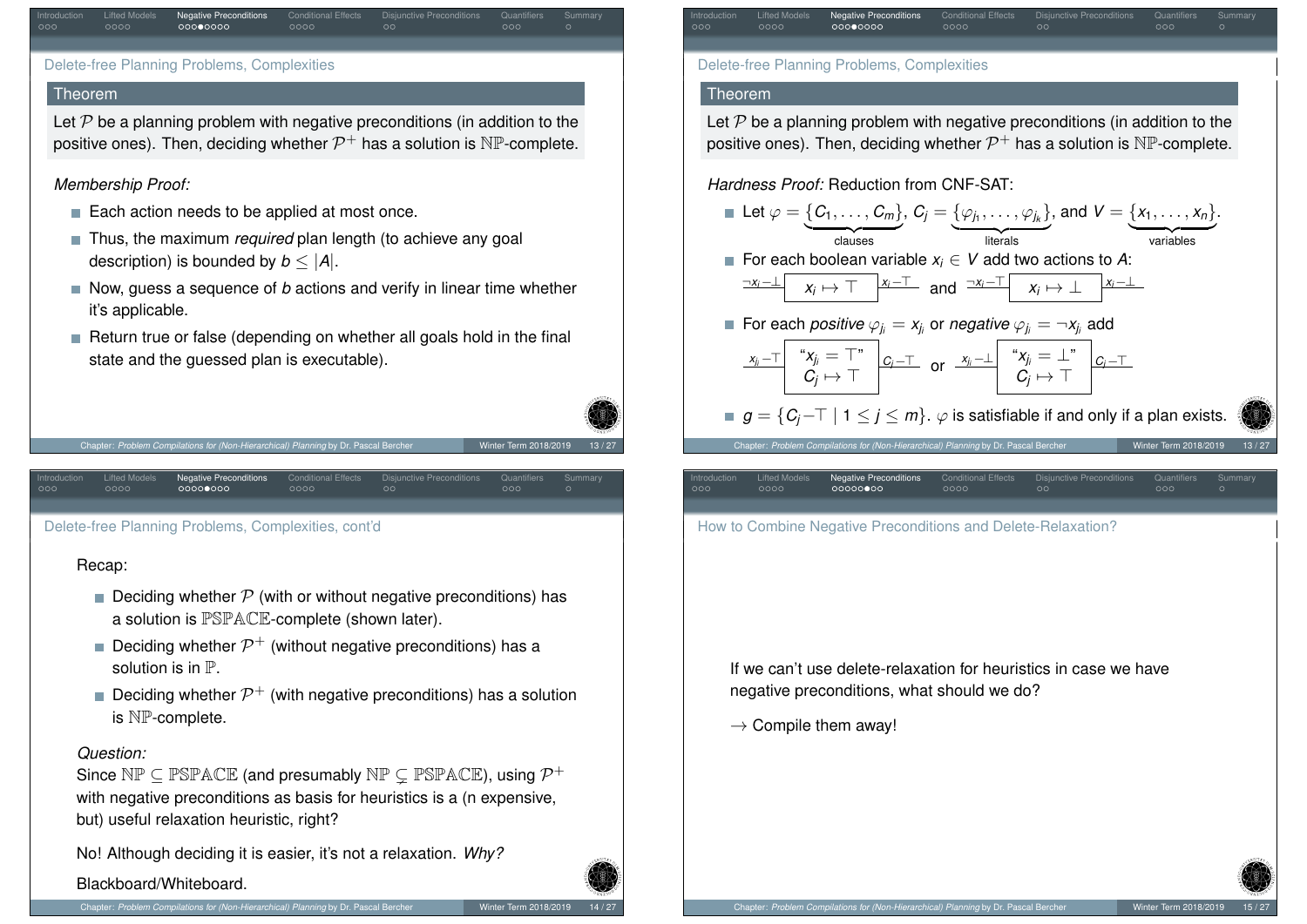

- <span id="page-4-0"></span>Some actions can be modeled more canonically if their effects depend on the current state → their effects are *conditional* – given the current state.
- We already know one example from the lecture: the *move* action from the *Cranes in the Harbor* domain. We had to model it with two distinct actions: *moveLeft* and *moveRight*.
- There are many such examples:
	- $\blacksquare$  Use a light switch (rather than turn on/turn off).
	- ... (You can also check the IPC.)

| Introduction<br>000 | <b>Lifted Models</b><br>0000 | <b>Negative Preconditions</b><br>0000000                                            | <b>Conditional Effects</b><br>0000 | <b>Disjunctive Preconditions</b><br>$\circ$           | Quantifiers<br>000    | Summary<br>$\circ$ |
|---------------------|------------------------------|-------------------------------------------------------------------------------------|------------------------------------|-------------------------------------------------------|-----------------------|--------------------|
|                     |                              | Compilation Technique (fancy)                                                       |                                    |                                                       |                       |                    |
|                     |                              |                                                                                     |                                    |                                                       |                       |                    |
|                     |                              |                                                                                     |                                    |                                                       |                       |                    |
|                     |                              | Blackboard/Whiteboard (see also exercise sheet).                                    |                                    |                                                       |                       |                    |
|                     | $\mathcal{C}^{\mathcal{A}}$  |                                                                                     |                                    | Much more complicated to understand and to implement. |                       |                    |
|                     |                              | Number of additional variables is minimal.                                          |                                    |                                                       |                       |                    |
|                     |                              |                                                                                     |                                    |                                                       |                       |                    |
|                     |                              |                                                                                     |                                    |                                                       |                       |                    |
|                     |                              |                                                                                     |                                    |                                                       |                       |                    |
|                     |                              |                                                                                     |                                    |                                                       |                       |                    |
|                     |                              |                                                                                     |                                    |                                                       |                       |                    |
|                     |                              | Chapter: Problem Compilations for (Non-Hierarchical) Planning by Dr. Pascal Bercher |                                    |                                                       | Winter Term 2018/2019 | 17/27              |

#### Problem Definition

- When actions have conditional effects, they have a set of two-tuples rather than an add and delete list. Each head of the tuple is a precondition set (analogous to STRIPS with negative preconditions, we can use negative preconditions here as well) and the body consists of an add and delete list.
- **Formally, an action**  $a \in A$  **with conditional effects is given by:** 
	- *a* = (*pre*, *effs*, *c*) with *pre* ⊆ *V*, *c* ∈  $\mathbb{R}_0$  and each *eff* ∈ *effs* is a  $\textrm{tuple }(\textrm{prec},\textrm{add},\textrm{del})\in 2^V\times 2^V\times 2^V.$
	- Note: We also display conditional effects as  $prec \rightarrow (add, del)$ .
	- *a* is applicable in *s* ∈ *S*,  $\tau(a, s) = \top$ , if and only if *pre* ⊂ *s*.
	- If  $\tau(a,s) = \top$ , then the application of *a* in *s* results into the following successor state  $\gamma(\boldsymbol{a},\boldsymbol{s})=\boldsymbol{s}^\prime$  :

```
\Box Let add<sup>\prime</sup> =U
                         (prec,add,del)∈effs,prec⊆s
                                                             add.
\blacksquare Let del<sup>\prime</sup> =U
                       (prec,add,del)∈effs,prec⊆s
                                                           del.
     Then, s' = (s \setminus \textit{del}') \cup \textit{add}'.
```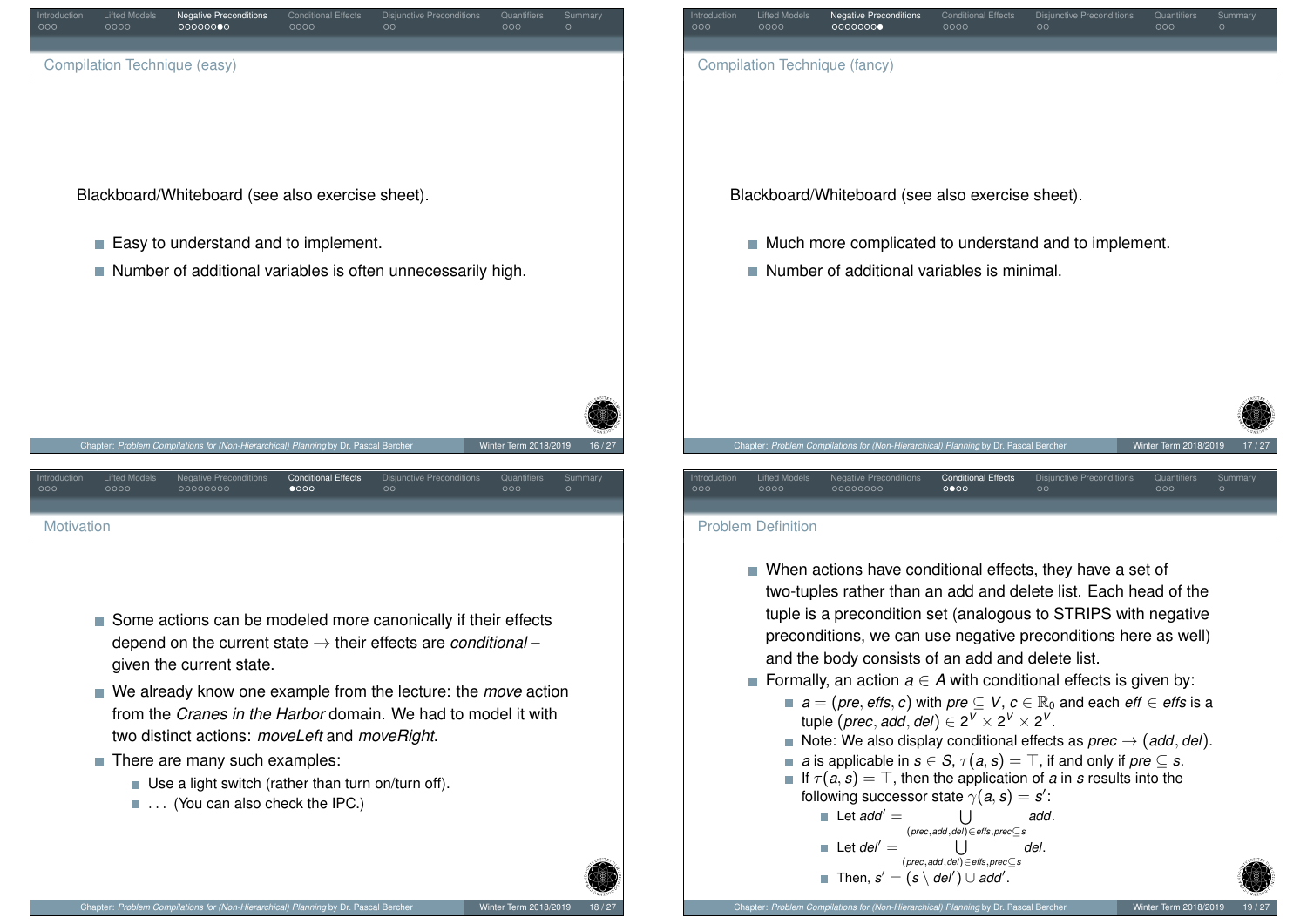<span id="page-5-0"></span>

| Introduction<br>000 | <b>Lifted Models</b><br>0000 | <b>Negative Preconditions</b><br>00000000                                                                                                                                                                                                         | <b>Conditional Effects</b><br>000                           | <b>Disjunctive Preconditions</b><br>$\circ$ | Quantifiers<br>000    | Summary<br>$\circ$ |
|---------------------|------------------------------|---------------------------------------------------------------------------------------------------------------------------------------------------------------------------------------------------------------------------------------------------|-------------------------------------------------------------|---------------------------------------------|-----------------------|--------------------|
|                     |                              | Compilation Technique (fancy)                                                                                                                                                                                                                     |                                                             |                                             |                       |                    |
|                     |                              |                                                                                                                                                                                                                                                   |                                                             |                                             |                       |                    |
|                     |                              |                                                                                                                                                                                                                                                   |                                                             |                                             |                       |                    |
|                     | T.<br>model.                 | The previous compilation induces an exponential blowup of the                                                                                                                                                                                     |                                                             |                                             |                       |                    |
|                     | $\mathcal{L}_{\mathcal{A}}$  | Instead, we can include additional state variables that prevent<br>"standard actions" to be executed. Then, "synchonization actions"<br>become applicable that produce the correct successor state and<br>make standard actions applicable again. |                                                             |                                             |                       |                    |
|                     | U.                           |                                                                                                                                                                                                                                                   | This technique only requires a linear space increase of the |                                             |                       |                    |
|                     |                              |                                                                                                                                                                                                                                                   |                                                             |                                             |                       |                    |
|                     |                              | model, but required more effort for the planner.                                                                                                                                                                                                  |                                                             |                                             |                       |                    |
|                     |                              |                                                                                                                                                                                                                                                   |                                                             |                                             |                       |                    |
|                     |                              |                                                                                                                                                                                                                                                   |                                                             |                                             |                       |                    |
|                     |                              | Chapter: Problem Compilations for (Non-Hierarchical) Planning by Dr. Pascal Bercher                                                                                                                                                               |                                                             |                                             | Winter Term 2018/2019 |                    |
|                     | <b>Lifted Models</b><br>0000 | <b>Negative Preconditions</b><br>00000000                                                                                                                                                                                                         | <b>Conditional Effects</b><br>0000                          | Disjunctive Preconditions<br>$\circ\bullet$ | Quantifiers<br>000    | Summary<br>$\circ$ |
| Compilation         |                              |                                                                                                                                                                                                                                                   |                                                             |                                             |                       |                    |
|                     |                              |                                                                                                                                                                                                                                                   |                                                             |                                             |                       |                    |
|                     |                              |                                                                                                                                                                                                                                                   |                                                             |                                             |                       |                    |
| Introduction<br>000 | m,                           | Create one single action instance for every evaluation of the                                                                                                                                                                                     |                                                             |                                             |                       |                    |
|                     |                              | action's precondition evaluating to true.<br>Example: The precondition $(a \vee b) \wedge c \wedge (\neg a \vee d)$ of an action A                                                                                                                |                                                             |                                             |                       |                    |
|                     |                              | gets translated into the following actions:<br>$A_1$ $a \wedge c \wedge \neg a$                                                                                                                                                                   |                                                             |                                             |                       |                    |

*A*<sup>4</sup> *b* ∧ *c* ∧ ¬*d*  $\rightarrow$  Actions with preconditions that are mutex to each other (such as *A*<sub>1</sub>:  $a \wedge \neg a$  can be ignored.